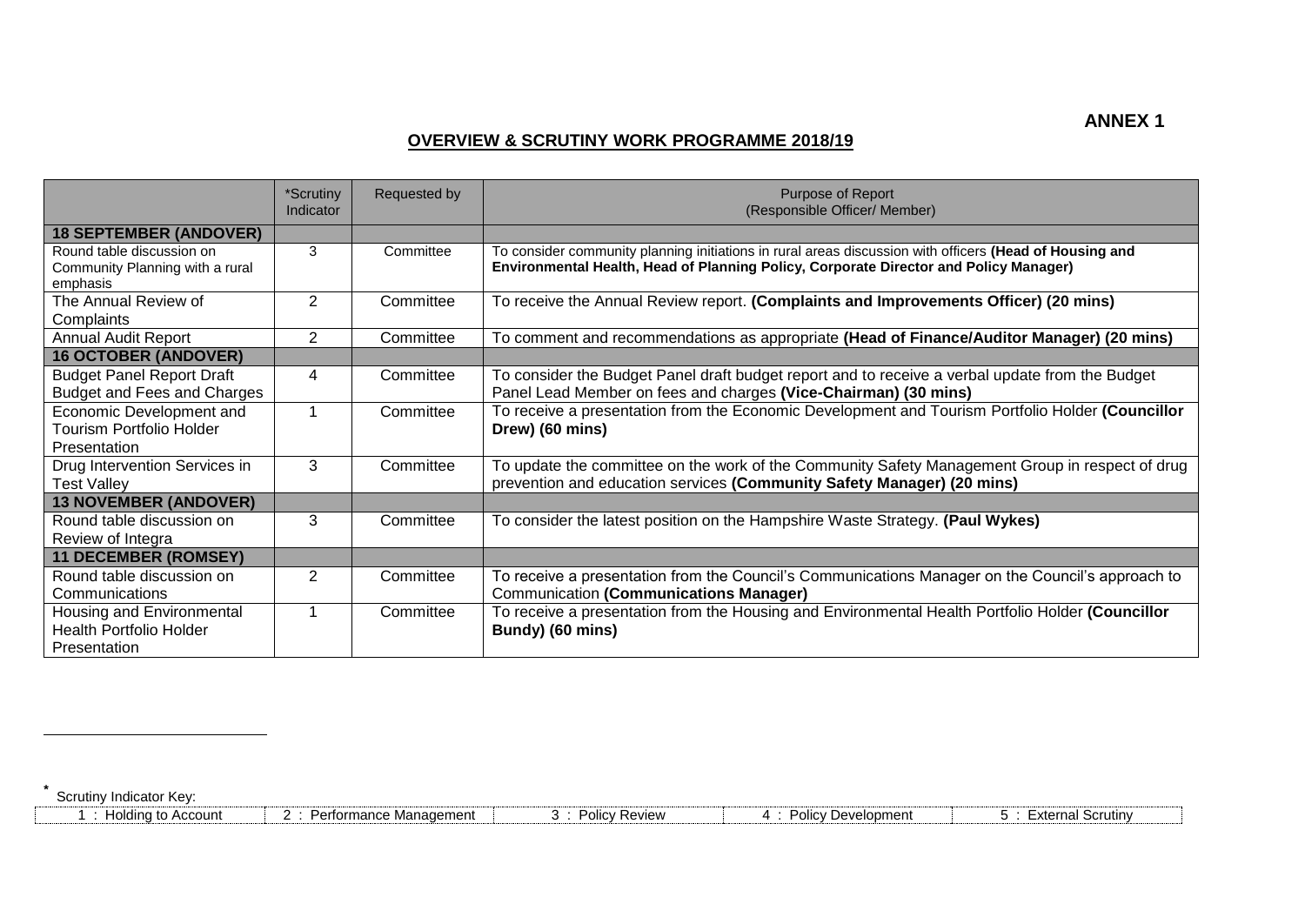| <b>22 JANUARY (ROMSEY)</b>       |           |                                                                                                |
|----------------------------------|-----------|------------------------------------------------------------------------------------------------|
| <b>Budget Strategy Update</b>    | Committee | To check the results of the Budget Panel chaired by the Vice Chairman and make sure all is     |
|                                  |           | satisfactory (Vice-Chairman) (20 mins)                                                         |
| <b>Planning Portfolio Holder</b> | Committee | To receive a presentation from the Planning Portfolio Holder (Councillor Adams King) (60 mins) |
| Presentation                     |           |                                                                                                |
| <b>19 FEBRUARY (ANDOVER)</b>     |           |                                                                                                |
| Round table discussion on        |           |                                                                                                |
| <b>Romsey Future</b>             |           |                                                                                                |
| Progress Report on PIP Panel     | Committee | To receive an update on the findings of the Public Involvement Panel (James Moody) (20 mins)   |

| <b>DATE TO BE CONFIRMED</b>                            | *Scrutiny<br>Indicator | Requested by | Purpose of Report<br>(Responsible Officer/ Member)                                                                                                                                             |
|--------------------------------------------------------|------------------------|--------------|------------------------------------------------------------------------------------------------------------------------------------------------------------------------------------------------|
| Round table discussion on<br>Social/Affordable Housing |                        | Committee    | The Head of Housing and Environmental Health to lead a discussion on the current national situation on the<br>delivery of social/affordable housing (Head of Housing and Environmental Health) |
| Hampshire Fire and Rescue                              |                        | Committee    | To update the Committee on how the new structure is working                                                                                                                                    |

Scrutiny Indicator Key:

**\***

 $\overline{a}$ 

|  | Holding to Account | Performance Management | Policy Review | / Development<br>Policy | ⊧xternal Scrutinv |
|--|--------------------|------------------------|---------------|-------------------------|-------------------|
|--|--------------------|------------------------|---------------|-------------------------|-------------------|